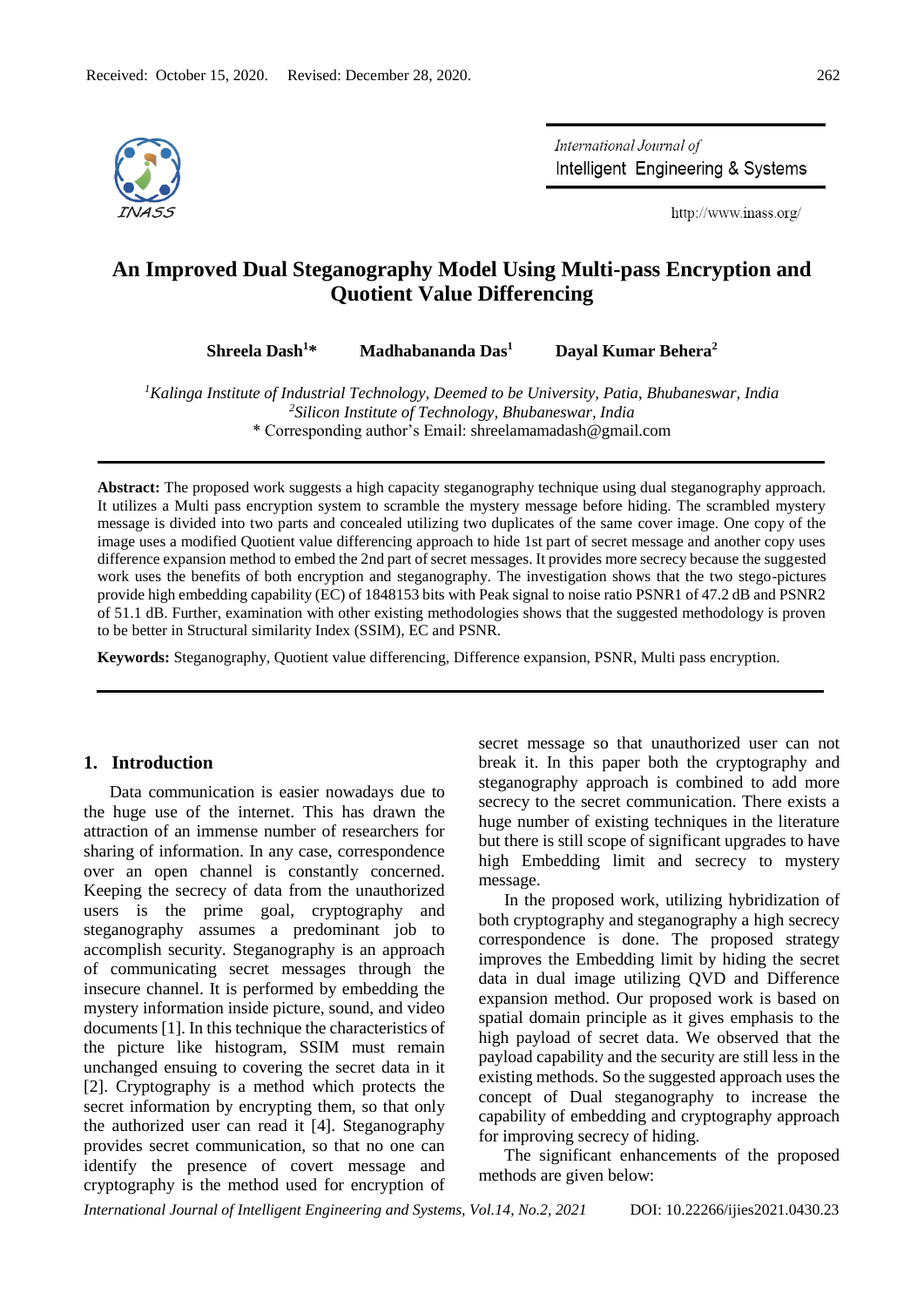- 1. The proposed approach encrypts the secret message using Multi-pass encryption (MPE) technique before embedding.
- 2. The proposed approach effectively utilizes the two similar images efficiently for the concealing of secret information. Both the stego images are then needed to fully extract the hidden data.
- 3. Using QVD and DE technologies, the technique effectively hides more mysterious bits to strengthen the embedding capability.

The organization of the work is sorted out as given below. Section 2 surveys existing methodologies present in a similar area. The proposed strategy is presented in Section 3. In Section 4 the outcomes and relative analysis is introduced. At last, Section 5 describes the final outcomes.

# **2. Literature survey**

Major research on image steganography has been performed over the years. These algorithms are categorized into two main classes depending on embedding method i.e. spatial domain [6, 7, and 11] and transform domain. The spatial domain embedding algorithms are used frequently because of their good concealing technique, more capacity to hide information, and simplicity of understanding [5]. LSB and pixel value difference are the most common methods in the spatial domain [2]. Some of the works in the same domain are studied in literature. The LSB matching of Mielikainen [10] is one of the typical works in this area that results in stego image with the least possible distortion of stego image. The process was nevertheless reversible. By expanding the LSB matching strategy, Lu *et al.* [5] uses a table of rules to preserve the quality of image. By using twin images, the HC of the technique has been doubled. However, Lu's technique can be further improved in terms of capacity. A novel steganographic framework depends on the techniques of PVD and modified LSB is suggested in [8]. The main contributions are to increase the amount of embedded data and with accepted distortion. However, in high EC the PSNR is nearly 35, which can be improved. Jung *et al.* [9] have used two similar images for embedding to improve capacity. Mean and adjacent pixel difference are used to maintain reversibility. The Embedding capacity using dual cover image can be further improved. In [12] the authors have combined both differencing and substitution mechanisms for better performance in high capacity steganography. Firstly, the image is partitioned into independent pixel blocks of size 3×3 and on every pixel block, LSB

substitution is applied on the two least significant bits and QVD is applied on the rest of the bits. The technique results in degrade of quality of stego image. H. Yuan [13] have used multiple cover images using Secret Sharing method and the suggested approach hide the encrypted bits adaptively in each cover. The suggested method results in FOBP (Fall of Boundary Problem). A method proposed by Tseng [14] hides the secret message using the edge by deciding the number of pixels to be hidden using LSB technique. It enhances the capability of hiding but the security of the technique can be further improved. Nguyen [15] has suggested adaptive LSB based MPBDH technique that uses both smooth and rough region for data hiding. To detect the complex regions of a cover image for embedding the confidential message, it uses more no. bit plane and used an adaptive complexity threshold. The embedding power and protection quality have improved dramatically relative to the previous system. Another method suggested by [16] combining directional PVD with LSB that results improvement in PSNR with high payload. F. Jafar *et al.* [18] suggested a RDH approach where embedding and extraction of data is performed in three consecutive steps. In the initial step, one mystery bit in every pixel is inserted utilizing four straightforward principles. The other two stages utilize the idea of prediction for inserting mystery information yet without utilizing any unpredictable indicators. However, the hiding limit can be additionally improved.

# **3. Proposed work**

New steganography approaches are in current progressions and research is still going on for enhancing capacity of payload with more security and less distortion. The suggested work aims at enhancing the embedding capability and to maintain the secrecy of the communication. In the proposed approach, authors combined both the cryptography and steganography approach and get the benefits of both the techniques. To improve the secrecy of covert communication encryption technique is used and steganography methods help for secret communication. For improving the capacity of embedding algorithm, dual stego images are used. It not only improves capacity but also improves secrecy as to retrieve the secret information both the stego images are required. The proposed approach is represented in Fig. 1.

## **Proposed dual steganography method**

1. The secret message S is encrypted using Multi pass Encryption (*MPE*) algorithm.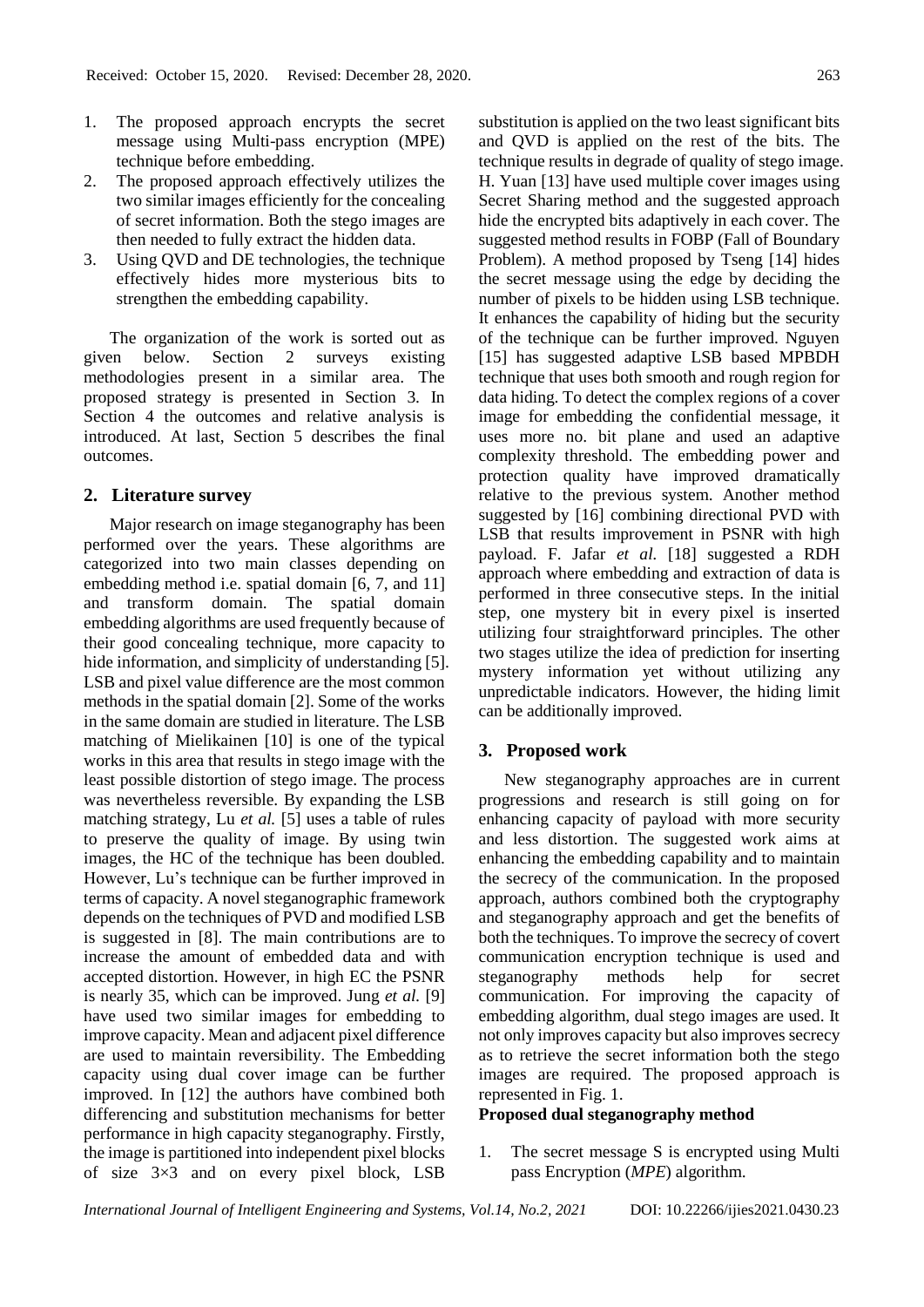

Figure. 1 The proposed dual steganography approach

- 2. The encrypted message *ME* is divided into 2 parts. Odd indexed elements are kept in ME<sup>1</sup> and even indexed elements are kept in ME<sup>2</sup>.
- 3. Two identical copies of the cover image *C* are taken i.e. Copy1  $(C^1)$  and Copy2  $(C^2)$ respectively.
- 4.  $ME<sup>1</sup>$  is implanted in the cover image  $C<sup>2</sup>$  by block QVD technique and  $ME^2$  is embedded in  $C^1$ using Adaptive Difference Modification technique.
- 5. Two generated stego images *S1* and *S2* are transferred through the communication medium.

# **3.1 Multi pass encryption algorithm**

The Secret message is encrypted using the following algorithm. The algorithm contains 4 steps. Input: Secret message(S)

Output: Encrypted message (ME)

- 1. In the first step each 8 bits of secret message S is taken and XOR operation with *11111111* is performed.
- 2. The 8 bit of the secret message is divided into 4 blocks. Each block consists of 2 bits. The division is done in the following way.  $sI = 5<sup>th</sup>$  and *I*<sup>st</sup> bit of each 8 bit,  $s2 = 6<sup>th</sup>$  *and*  $2<sup>nd</sup>$ bit,  $s3 = 7<sup>th</sup>$  *and*  $3<sup>rd</sup>$  bit.  $s4 = 8<sup>th</sup>$  *and*  $4<sup>th</sup>$  bit. The 4 blocks are concatenated.
- 3. Then the shuffling of the secret bits is done using some random secret key k. The k is of length 8 and it consists of 1 to 8 decimals.
- 4. The random secret binary key k is taken for encryption. If  $k_i = 1$ , then XOR operation with the particular bit of secret message is done otherwise it is left unchanged.

The idea of MPE algorithm is explained with a simple example.

Consider the 8-bits of secret message S= *10011011*.



Figure. 2 Illustration of generation of encrypted secret message

As per step 1 *XOR* operation of the Secret message S with *11111111* is performed. *S=10011011 XOR 11111111=01100100*

As per step 2 the secret message S is divided into 4 blocks i.e. *S1=11, S2=00, S3=10, S4=11.* After concatenation of the four blocks *SS = 11001011*.As per step 3 the random secret key is generated for example:"41273865". As  $I^{st}$  position of secret key is 4 so  $I^{st}$  *bit* of *SS* i.e. 1 is placed in  $4^{th}$  position and so on. After step 3 the generated secret message is *SS= 10111100*. As per step 4 random binary secret key is taken i.e.  $k=01100110$ . If  $k<sub>i</sub> = 1$  XOR operation of *SS* is performed with the corresponding bit of *k* otherwise no operation is performed. The generated encrypted secret message is *ME=11011010*.

The illustration after each step is shown in Fig.2.

For decryption of the encrypted message, the receiver will perform the above 4 steps in reverse order.

## **3.2 Embedding technique**

The cover image *C* is copied and two same share of the cover image  $C^1$  and  $C^2$  are made. The scrambled secret message is partitioned into two parts. The odd indexes of *EC (ME in Fig. 1)* are kept in one array  $EC<sup>1</sup>$  and even index numbers are kept in  $EC<sup>2</sup>$ . The  $EC<sup>1</sup>$  is embedded in cover image  $C<sup>1</sup>$  using block based QVD technique and  $EC^2$  is embedded using adaptive DE technique. Then the dual stego images are transferred through the unsecure communication channel.

#### **3.2.1. Embedding using block based QVD**

Input: Identical copy of the cover image  $C^1$  ( $II$ , *I2, I3, ......, In)* and the covert message  $EC<sup>1</sup>$ .

Output: The stego image  $S<sup>1</sup>$ 

Algorithm

1. The original image  $C^1$  is partitioned into  $3 \times 3$ size blocks. From the block using Eq. (1) and Eq. (2) the high order and low order bits of each pixel of the block are separated.

$$
q_i = I_i \, div\, 4 \quad \text{for } i = 1 \, to \, 9 \tag{1}
$$

$$
r_i = I_i \mod 4 \quad \text{for } i = 1 \text{ to } 9 \tag{2}
$$

*International Journal of Intelligent Engineering and Systems, Vol.14, No.2, 2021* DOI: 10.22266/ijies2021.0430.23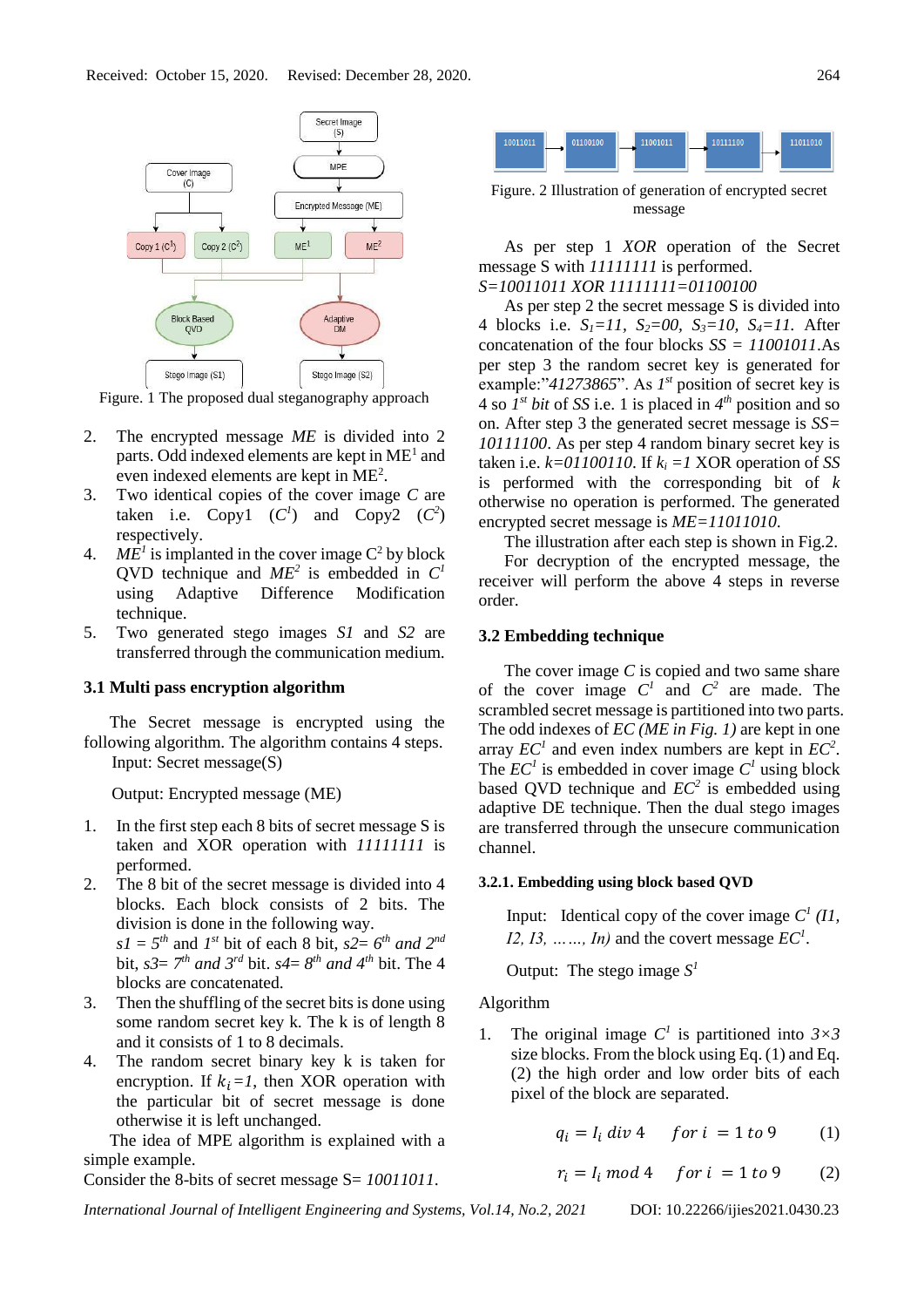|                  |         | Tuble 1. Runge tuble |       |           |
|------------------|---------|----------------------|-------|-----------|
| Range $(L_i -$   | $0 - 7$ | 8-15                 | 16-31 | $32 - 63$ |
|                  |         |                      |       |           |
| Capacity $(m_i)$ |         |                      |       |           |

Table 1. Range table

Where  $q_c$  and  $r_c$  are the centre pixel of each block.

2. Retrieve each 2 bits of secret message from *EC<sup>1</sup>* and convert it to decimal  $b_i$ . Each pixel of  $r_i$ will be replaced with  $b_i$ .

$$
r'_i = b_i \quad \text{for } i = 1 \text{ to } 9 \tag{3}
$$

3. For each high order pixel in  $q_i$ , find the difference  $d_i$  with centre pixel  $q_c$  using Eq. (4).

$$
d_i = q_i - q_c \quad \text{for } i = 1 \text{ to } 9 \tag{4}
$$

4. According to the range of distance values given in Table 1, the capacity of each pixel to hide  $(m_i)$ is found.  $m_i$  Bits of secret data from  $EC^1$  are transformed to decimal  $b_i$ . The modified difference  $d_i'$  is calculated using Eq. (5).

$$
d_i' = \begin{cases} L_i + b_i & \text{if } d_i \ge 0 \\ -L_i - b_i & \text{if } d_i < 0 \end{cases}
$$
 (5)

5. Then the difference between modified difference and original difference is calculated using Eq. (6).

$$
k_i = d_i' - d_i \tag{6}
$$

6. Then  $q'_i$  is calculated using using Eq. (7)

$$
q'_i = q_i + k_i \tag{7}
$$

7. The stego pixels are calculated using Eq. (8)

$$
S^{1}(i) = q_{i}^{\prime} \times 4 + r_{i}^{\prime} \text{ for } i = 1 \text{ to } 9 \quad (8)
$$

#### **3.2.2. Embedding using adaptive DE**

Input: Identical copy of the cover image  $C^2$  (J1, J2, J3,......., Jn) and the covert message  $EC^2$ .

Output: Stego image $S^2$ .

Algorithm

- 1. Divide  $C^2$  into independent blocks of size  $3\times 3$ .
- 2. Each 3 bits of secret message from  $EC^2$  is converted to decimal  $b_i$ . Each pixel is converted

to binary and the last 3 bits are converted to decimal  $p_i$ .

3. Find the difference  $d_i$  using Eq. (12).

$$
d_i = p_i - b_i \tag{12}
$$

4. Modified pixels  $j_i'$ ,  $j_i''$ ,  $j_i''''$  are found using Eqs. (13), (14), and (15) respectively.

$$
j_i' = j_i - d_i \tag{13}
$$

$$
j_i'' = j_i - 2^3 \tag{14}
$$

$$
j_i''' = j_i + 2^3 \tag{15}
$$

5. The stego-pixel  $S^2(i)$  is calculated using Eq. (16).

$$
S^{2}(i) = min (j_{i}', j_{i}'', j_{i}''') \qquad (16)
$$

# **3.3 Extraction technique**

The dual stego images  $S^1$  and  $S^2$  are transferred through the communication medium. From both the stego images the covert bits are generated to get the scrambled message. The reverse steps of multi pass encryption are performed to generate original secret message. *.*

## **3.3.1. Extraction algorithm for QVD**

Input: Stego-image received through communication channel  $S^1$ .

Output: The encrypted message  $EC^1$ .

Algorithm

1. The stego-image  $S^1$  is split into 3×3 independent blocks. Then the high-order and low-order bits are generated using Eq. (9) and (10), respectively.

$$
q_i = S^1(i)
$$
 div 4 for i = 1 to 9 (9)

$$
r_i = S^1(i) \text{ mod } 4 \text{ for } i = 1 \text{ to } 9 \quad (10)
$$

- 2. Each pixel in  $r_i$  is transformed to binary and retrieve the last 2 bits of each pixel add it to  $EC^1$ .
- 3. For each block  $q_i$ , the difference of each quotient pixel with the centre pixel is calculated using Eq. (11).

$$
d_i = q_i - q_c \tag{11}
$$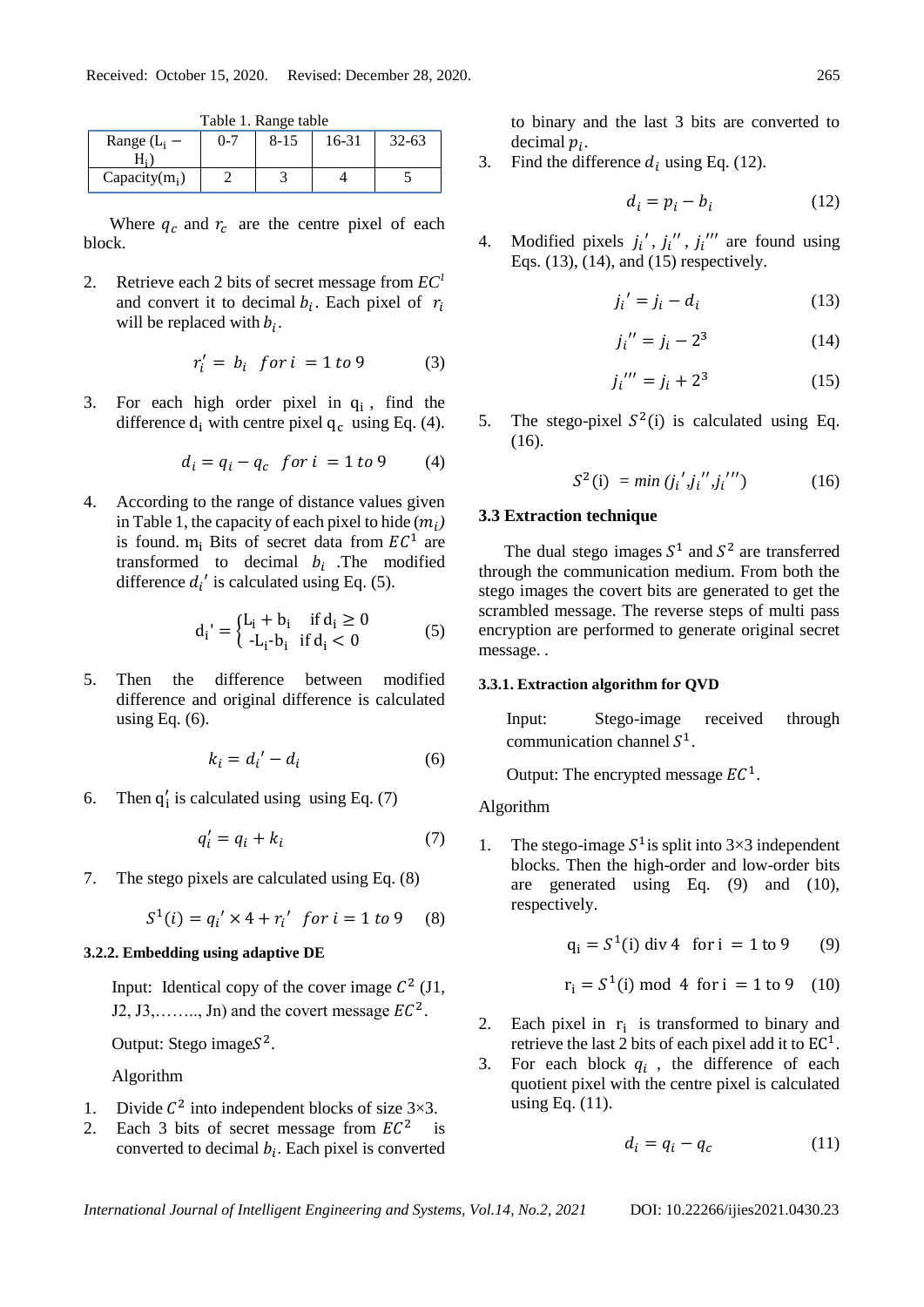4. For each  $d_i$  we can generate  $L_i$  and capacity  $m_i$ using the Table 1.  $b_i'$  is calculated and is transformed to  $m_i$  binary bits and are appended to  $EC^1$ .

# **3.3.2 Extraction algorithm for adaptive DE**

Input: Stego-image received through communication channel  $S^2$ .

Output: The encrypted message  $EC^2$ .

# Algorithm

- 1. The stego-image  $S^2$ is split into 3×3 independent blocks.
- 2. Convert pixels of each block to binary and retrieve 3 LSB bits.
- 3. Append these bits to the extracted bits  $EC^2$ .
- 4. Then  $EC<sup>1</sup>$  and  $EC<sup>2</sup>$  are arranged in an odd and even position sequentially to generate the encrypted message *EC*.

# **3.4 Illustration of embedding and extraction algorithm**

To explain the embedding and extraction algorithm, we use a  $3\times3$  block given in Fig. 3. The encrypted secret bit *EC* is divided into 2 parts

# $EC<sup>1</sup> = 100110110101001101110011011$

# $EC<sup>2</sup> = 101110010100011100100101000$

|    | 170                                                                       |    | 160 |  | 149 |                  | 42 |   | 40 | 37  |     | 2   | $\theta$       |     | 1              |
|----|---------------------------------------------------------------------------|----|-----|--|-----|------------------|----|---|----|-----|-----|-----|----------------|-----|----------------|
|    | 171                                                                       |    | 158 |  | 173 |                  | 42 |   | 39 | 43  |     | 3   | $\overline{2}$ |     | 1              |
|    | 173                                                                       |    | 173 |  | 170 |                  | 43 |   | 43 | 42  |     | 1   | 1              |     | $\overline{2}$ |
|    | Figure. 3 Original block, high order and low order pixel                  |    |     |  |     |                  |    |   |    |     |     |     |                |     |                |
|    | values                                                                    |    |     |  |     |                  |    |   |    |     |     |     |                |     |                |
|    | 42                                                                        | 39 | 42  |  |     | 2                | 1  | 2 |    |     | 170 | 157 |                |     | 170            |
| 41 |                                                                           | 39 | 41  |  |     | 3                | 1  | 1 |    |     | 171 | 157 |                |     | 165            |
|    | 40                                                                        | 42 | 41  |  |     | $\boldsymbol{0}$ | 3  | 1 |    |     | 160 | 171 |                |     | 165            |
|    | Figure. 4 High order, Low order pixel values and<br>generated stego block |    |     |  |     |                  |    |   |    |     |     |     |                |     |                |
|    | 170                                                                       |    | 160 |  |     | 149              |    |   |    | 162 | 154 |     |                | 152 |                |
|    | 171                                                                       |    | 158 |  |     | 173              |    |   |    | 170 | 155 |     |                | 175 |                |
|    | 173                                                                       |    | 173 |  |     | 170              |    |   |    | 173 | 173 |     |                | 170 |                |

Figure. 5 Original block and corresponding stego block

As per the algorithm the high-order and low-order bits are calculated as per Eqs. (1) and (2) which is given in Fig. 3.

Two secret bits from  $EC^1$  are converted to decimal and set as values in  $r_i'$ . Then as per Eq. (4) the difference between  $q_i$  and  $q_c$  is calculated. So, *d1=3*, *d2=1, d3=-2, d4=3, d5=4, d6=4, d7=4 and d8=3*. Now from Table 1 we found the difference di is within the range 0 to 7, Lower index  $L_i = 0$  and capacity  $m_i=2$ . As the hiding capacity is 2, 2 bits of secret data are converted to decimal i.e.  $b_1 = 3$ ,  $b_2 = 0$ , *b3=3, b4=1, b5=2, b6=1, b7=3, b8=2*. The modified difference  $d_i'$  is calculated using  $L_i$  and  $b_i$ . So  $d_1' = 3$ ,  $d_2' = 0$ ,  $d_3' = 3$ ,  $d_4' = 1$ ,  $d_5' = 2$ ,  $d_6' = 1$ ,  $d_7' = 3$ ,  $d_8' = 2$ . Then difference between di and  $d_i'$  calculated and kept in ki. So *k1=0, k2=-1, k3=5, k4=-2, k5=-2, k6=-3,*   $k_7$ =-1 and  $k_8$ =-1. The modified  $q_i'$  is calculated as per Eq. (7). The values are  $q_1' = 42$ ,  $q_2' = 39$ ,  $q_3' = 42$ ,  $q_4' = 41$ ,  $q_5' = 41$ ,  $q_6' = 40$ ,  $q_7' = 42$ ,  $q_8' = 41$ . As per Eq. (8) the calculated stego pixels along with high order and low order bits are shown in Fig. 4.

After getting the first stego block, the second pair of secret bits  $EC^2$  is hidden inside the original block using Adaptive DE algorithm. Here 3 bits of secret message are converted to decimal and kept in *bi*. So, *b1=5, b2=6, b3=2, b4=4, b5=3, b6=4, b7=4, b8=5,*   $b_9 = 0$ . Then the last 3 bits of each pixel in the block are converted to decimal and kept in  $p_i$ . So  $p_1 = 2$ ,  $p_2 = 0$ , *p3=5, p4=3, p5=6, p6=5, p7=5, p8=5, p9=2.* The *d<sup>i</sup>* is calculated as per Eq. (9). So  $d_1 = -3$ ,  $d_2 = -6$ ,  $d_3 = 3$ ,  $d_4 =$ *-1, d5=3, d6=2, d7=1, d8=0 and d9=2*. The generated stego block is calculated and given in Fig. 5.

The receiver will take out the mystery bits from the generated stego images  $S^1$  and  $S^2$ . From  $S^1$  the high order bits  $(q_i')$  and low order bits  $(r_i')$  are generated. Each pixel  $r_i'$  of the block is converted to 2 bits binary and added to the 1D array  $EC<sup>1</sup>$ . Then from  $(q_i')$  the difference  $d_i'$  is calculated. The calculated values are  $d_1' = 3$ ,  $d_2' = 0$ ,  $d_3' = 3$ ,  $d_4' = 1$ ,  $d_5' = 2$ ,  $d_6' = 1$ ,  $d_7' = 3$ ,  $d_8' = 2$ . From Table (1) the range is found. Here *Li=0* and *mi=2*. So the values are *b1=3, b2=0, b3=3, b4=1, b5=2, b6=1, b7=3, b8=2* and each  $b_i$  is converted to 2 bit binary and appended to  $EC<sup>1</sup>$ . Similarly from  $S<sup>2</sup>$  the last 3 binary bits of each pixel are generated and appended to  $EC^2$ . Now  $EC^1$ and  $EC<sup>2</sup>$  are combined to generate the encrypted secret message EC.

#### **4. Result analysis**

The experiment was conducted utilizing MATLAB R-2017. The original images were chosen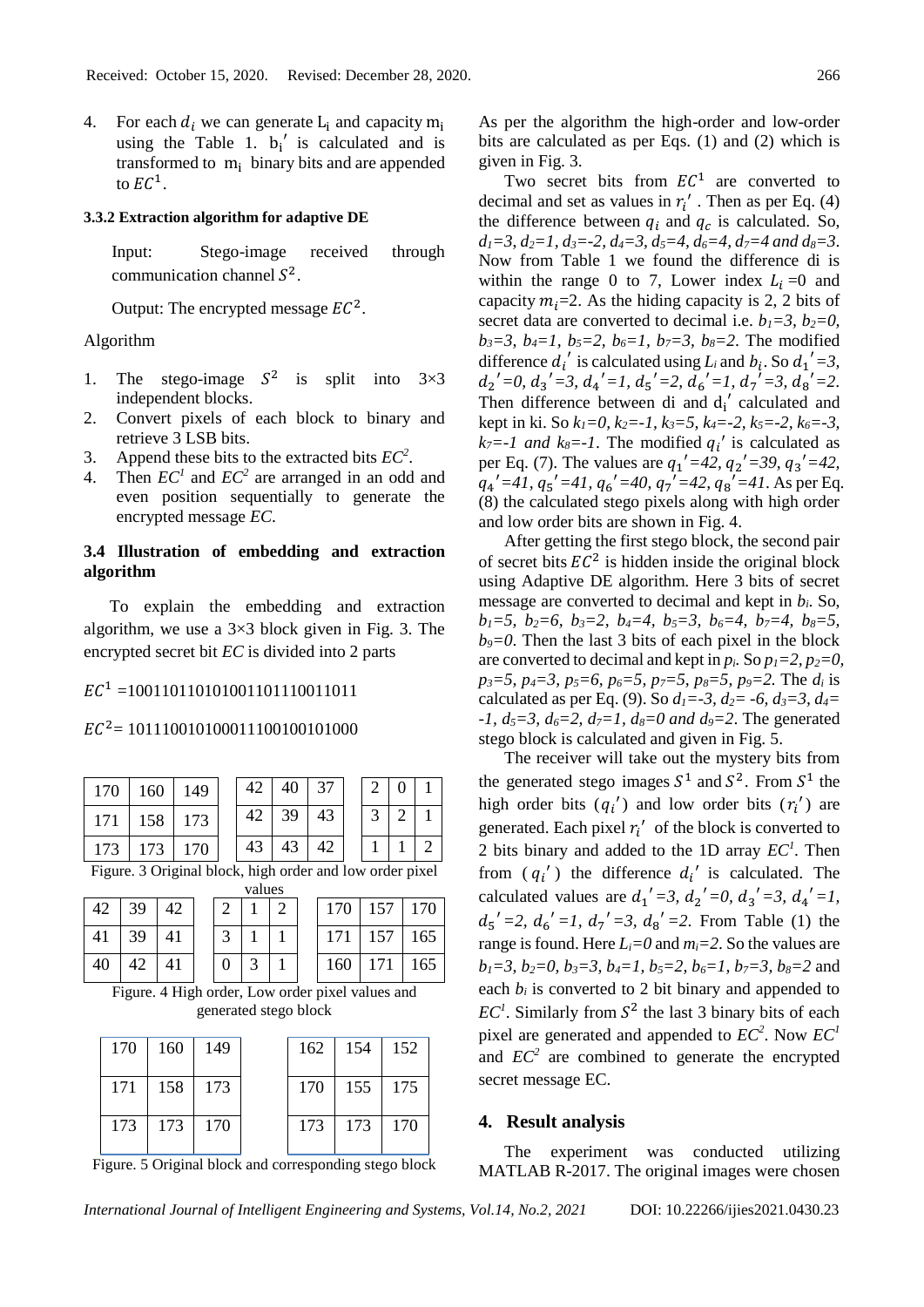

Figure. 6 Cover image and corresponding stego image

| <b>Test Image</b> | Proposed Technique |       |                   |        |                   |  |  |  |
|-------------------|--------------------|-------|-------------------|--------|-------------------|--|--|--|
| (512x512)         | EC                 | PSNR1 | PSNR <sub>2</sub> | SSIM1  | SSIM <sub>2</sub> |  |  |  |
| Airplane          | 18,21,220          | 48.3  | 52.2              | 0.9987 | 0.9989            |  |  |  |
| <b>Boat</b>       | 18,67,436          | 46.6  | 52.0              | 0.9992 | 0.9986            |  |  |  |
| House             | 18,67,436          | 46.6  | 49.9              | 0.9989 | 0.9997            |  |  |  |
| Scenery           | 18,50,455          | 46.9  | 51.0              | 0.9986 | 0.9992            |  |  |  |
| Lena              | 18,60,400          | 47.1  | 49.9              | 0.9987 | 0.9988            |  |  |  |
| Baboon            | 18,21,220          | 48.3  | 52.1              | 0.9978 | 0.9980            |  |  |  |
| Zelda             | 18,67,436          | 46.8  | 50.2              | 0.9991 | 0.9993            |  |  |  |
| <b>Bird</b>       | 18,60,670          | 47.3  | 50.0              | 0.9987 | 0.9987            |  |  |  |
| Cameraman         | 18,35,008          | 48.1  | 51.8              | 0.9982 | 0.9984            |  |  |  |
| Fruit             | 18,30,250          | 48.2  | 51.9              | 0.9983 | 0.9983            |  |  |  |
| Average           | 18,48,153          | 47.2  | 51.1              | 0.9986 | 0.9988            |  |  |  |

Table 2. Analysis of Proposed method and Jung's [9] method

| Test Image  |          |       | Jung's $[9]$      |        |                   |
|-------------|----------|-------|-------------------|--------|-------------------|
| (512x512)   | EC       | PSNR1 | PSNR <sub>2</sub> | SSIM1  | SSIM <sub>2</sub> |
| Airplane    | 7,81,964 | 45.5  | 47.4              | 0.9857 | 0.9865            |
| Boat        | 7,86,097 | 45.4  | 47.5              | 0.9906 | 0.9886            |
| House       | 7,79,948 | 45.5  | 47.4              | 0.9922 | 0.9902            |
| Scenery     | 7,70,943 | 46.9  | 51.0              | 0.9887 | 0.9880            |
| Lena        | 7,73,666 | 45.4  | 47.4              | 0.9860 | 0.9885            |
| Baboon      | 7,72,544 | 45.5  | 47.5              | 0.9878 | 0.9980            |
| Zelda       | 7,85,008 | 45.3  | 47.4              | 0.9880 | 0.9850            |
| <b>Bird</b> | 7,65,090 | 45.5  | 47.1              | 0.9887 | 0.9967            |
| Cameraman   | 7,65,312 | 45.5  | 47.2              | 0.9880 | 0.9859            |
| Fruit       | 7,60,506 | 45.5  | 47.3              | 0.9883 | 0.9873            |
| Average     | 7,74,107 | 45.6  | 47.7              | 0.9884 | 0.9895            |

from USC-SIPI image databases with a size of 512x512 pixels [17]. The original and stego images are given in Fig. 6. The suggested technique is implemented and compared with the existing

methodologies in the same domain [3,5,9]. The work used the (PSNR) to measure the pixel gap between stego images and the original image.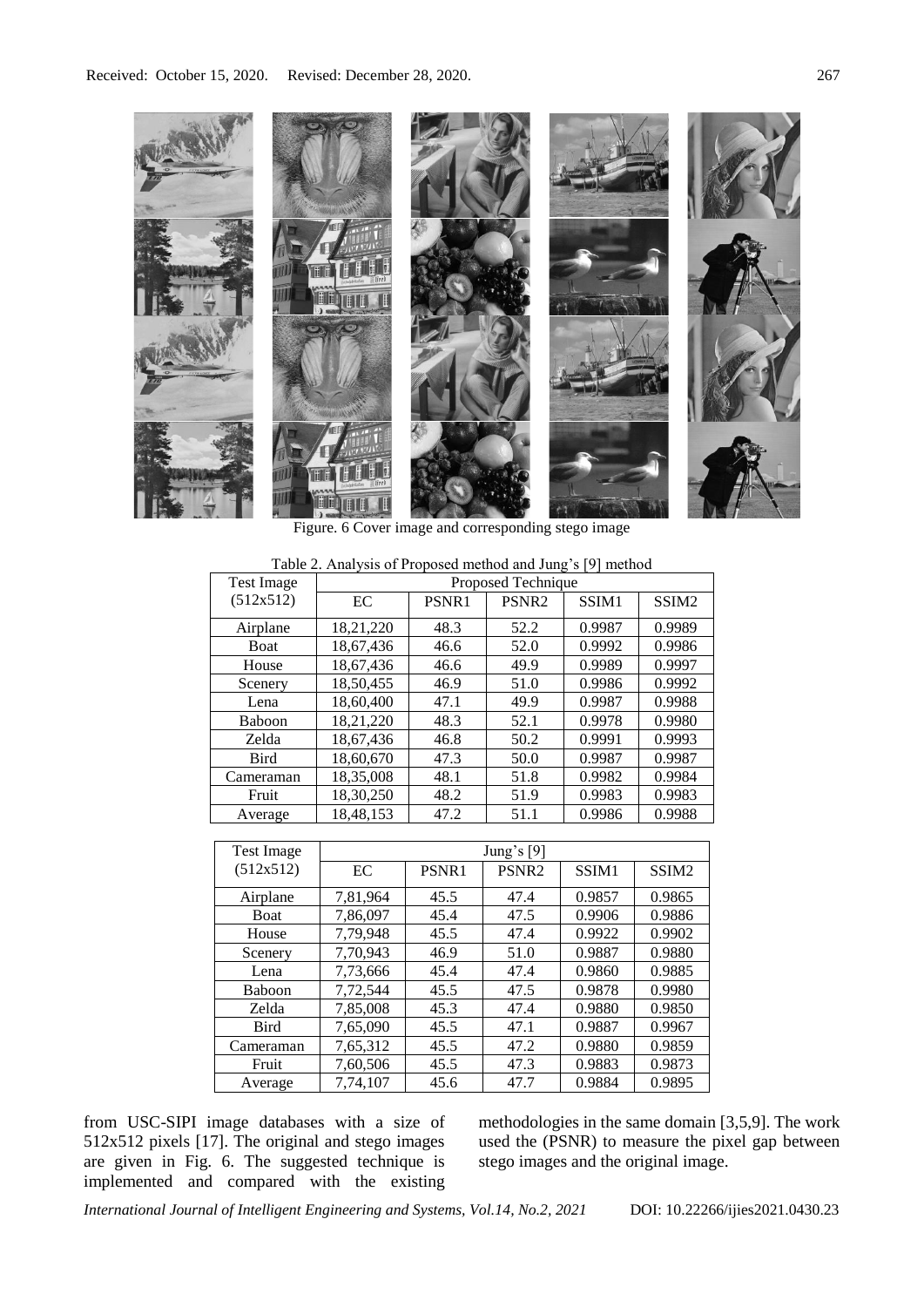| <b>Test Image</b> |          |       | LU's [5]          |        |                   |
|-------------------|----------|-------|-------------------|--------|-------------------|
| (512x512)         | EC       | PSNR1 | PSNR <sub>2</sub> | SSIM1  | SSIM <sub>2</sub> |
| Airplane          | 5,24,288 | 49.11 | 49.09             | 0.9983 | 0.9985            |
| Boat              | 5,24,208 | 49.14 | 49.09             | 0.9989 | 0.9986            |
| House             | 5,24,996 | 49.15 | 48.86             | 0.9981 | 0.9982            |
| Scenery           | 5,24,288 | 49.11 | 49.1              | 0.9985 | 0.9987            |
| Lena              | 5,24,288 | 49.13 | 49.12             | 0.9987 | 0.9988            |
| Baboon            | 5,22,240 | 49.14 | 49.09             | 0.9983 | 0.9985            |
| Zelda             | 5,24,996 | 49.13 | 49.12             | 0.9991 | 0.9993            |
| <b>Bird</b>       | 5,24,280 | 49.11 | 49.14             | 0.9967 | 0.9972            |
| Cameraman         | 5,22,244 | 49.03 | 49.11             | 0.9980 | 0.9982            |
| Fruit             | 5,22,240 | 49.13 | 49.09             | 0.9983 | 0.9984            |
| Average           | 5,23,806 | 49.11 | 49.08             | 0.9983 | 0.9984            |
|                   |          |       |                   |        |                   |
|                   |          |       |                   |        |                   |
| <b>Test Image</b> |          |       | $Qin$ 's[3]       |        |                   |
| (512x512)         | EC       | PSNR1 | PSNR <sub>2</sub> | SSIM1  | SSIM <sub>2</sub> |
| Airplane          | 5,57,339 | 41.55 | 52.12             | 0.9867 | 0.9885            |
| Boat              | 5,57,194 | 41.57 | 52.11             | 0.9866 | 0.9886            |
| House             | 5,57,948 | 41.48 | 51.91             | 0.9867 | 0.9882            |
| Scenery           | 5,57,564 | 41.58 | 52                | 0.9870 | 0.9880            |
| Lena              | 5,57,552 | 41.58 | 52.11             | 0.9867 | 0.9884            |
| Baboon            | 5,57,264 | 41.34 | 52.12             | 0.9863 | 0.9878            |
| Zelda             | 5,57,948 | 41.48 | 52.1              | 0.9867 | 0.9881            |
| <b>Bird</b>       | 5,57,552 | 41.48 | 52.11             | 0.9871 | 0.9882            |
| Cameraman         | 5,57,948 | 41.11 | 51.91             | 0.9863 | 0.9879            |
| Fruit             | 5,57,260 | 41.19 | 52.15             | 0.9870 | 0.9878            |

Table 3. Result of Lu's [5] and Qin's [3] method



Figure. 7 EC vs PSNR of different test images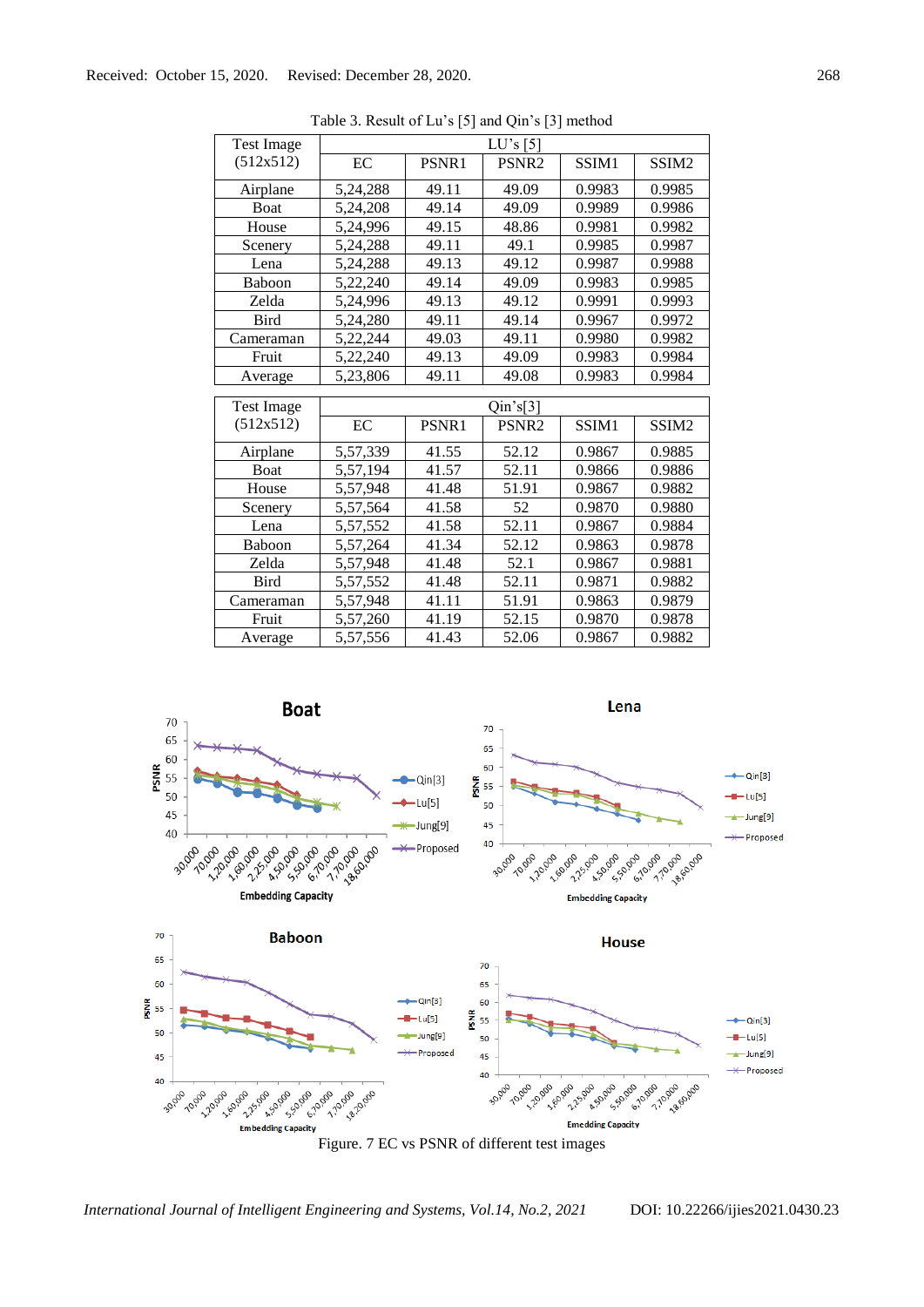$$
PSNR = 10log_{10} \frac{Max^2}{\frac{1}{m \times n} \sum_{i=1}^n \sum_{j=1}^n (C_{ij} - S_{ij})^2}
$$
 (17)

Here *Max* is used to denote the maximum intensity value in the image.  $c_{ij}$  and  $s_{ij}$  represent the corresponding pixels of the Test and Stego image respectively. The performance of the algorithm is also evaluated based on different parameters like Embedding capacity and Structural similarity Index. SSIM value close to 1 increases stego-image efficiency [2]. The SSIM can be evaluated using Eq. (18).

$$
SSIM = \frac{(2\overline{p}q + C_1)(2\sigma_{pq} + C_2)}{\left(\overline{p^2} + \overline{q^2} + C_1\right)\left(\sigma_p^2 + \sigma_q^2 + C_2\right)}\tag{18}
$$

 $\overline{p}$ ,  $\overline{p^2}$ ,  $\sigma_p^2$  and  $\overline{q}$ ,  $\overline{q^2}$ ,  $\sigma_q^2$  reprsent the mean, variance and the standard deviation of the the original and stego image respectively. Likewise  $2\sigma_{pq}$  is the covariance and the two constants are  $c_1$  and  $c_2$ .

The comparison of the stego image in the suggested approach with the existing Jung's [9] technique is shown in Table 2. Here PSNR1, PSNR2, SSIM1 and SSIM2 represent the PSNR and SSIM value of the 1st stego-image, 2nd stego-image respectively. Table 2 shows SSIM value is nearly equal to 1 for all the test images taken. The PSNR, Embedding capacity and SSIM of the existing approach Qin's [3] and Lu's [5] is given in Tables 3. The result analysis shows that the embedding capability of the suggested technique is much more higher than the other existing techniques of same domain. For ex: Boat image has hiding capacity of 18, 67,436 with PSNR1 46.6 and PSNR2 is 50 in proposed method where as in Jung [9] the hiding capacity is 7,86,097 with PSNR1 is 45.5 and PSNR2 is 47.4. In Lu [5] the hiding capacity is 5,24,208 with PSNR value 49 and Qin [3] provides 5,57,194 hiding capacity with PSNR1 41.57 and PSNR2 52.11. The average embedding capability of the proposed method is 18,48,153 which is much more than the other existing methodologies shown in Table 2.

Similarly SSIM1 and SSIM2 of images shown in Table 2 and Table 3 also prove that SSIM value of the suggested approach is higher than the existing methods. Average SSIM1 of proposed method is 0.9986 and PSNR2 is 0.9988 which is nearly equal to 1 which shows that the image quality is better.

Fig. 7 shows the relation of embedding capability with PSNR for 4 different images Lena, Boat, House and Baboon. The result shows that with increasing embedding capacity PSNR decreases. It also shows with embedding capacity 30000 bits the proposedmethod results in PSNR value more than 60

whereas Jung's [9], Lu's [5] and Qin's [3] exhibits PSNR value more than 50.

#### **5. Conclusions**

A high capacity information hiding technique is proposed using Multi pass encryption, QVD and adaptive DE technique. The secret message is scrambled using MPE technique to use the benefit of cryptography and providing more secrecy. The dual images of same cover image is obtained and used to conceal the encrypted secret message. QVD technique is used to hide the part of secret message in 1 st cover image and adaptive DE technique is used to embed the rest part in  $2<sup>nd</sup>$  cover image. The proposed method provides the embedding capacity of 18,48,153 with PSNR1 47.2 and PSNR2 52.1 in average for the Test images. The comparison is also done with the existing techniques of same domain and the result shows that the proposed technique has improved EC, PSNR and SSIM. In the future the capacity can be further improved by identifying the features of each block to generate the capacity of hiding. The proposed work will be further extended to validate for unauthorized attack.

### **Conflicts of Interest**

The authors declare no conflict of interest.

## **Author Contributions**

Conceptualization, methodology, software, investigation, validation, writing—original draft preparation, writing and editing, S. Dash; investigation, review, supervision, M.N. Das; resources, formal analysis, writing—review and editing, D.K. Behera.

# **References**

- [1] I. J. Kadhim, P. Premaratne, P. J. Vial, and B. Halloran, "Comprehensive survey of image steganography: Techniques, Evaluations, and trends in future research", *Neuro computing*, Vol. 335, pp. 299-326, 2019
- [2] M. Hussain, A. W. A. Wahab, Y. I. B. Idris, A. T. Ho, and K. H. Jung, "Image steganography in spatial domain: A survey", *Signal Processing: Image Communication*, Vol. 65, pp. 46-66, 2018.
- [3] C. Qin, C. Chang, and T. Hsu, "Reversible data hiding scheme based on exploiting modification direction with two steganographic images", *Multimed Tools Appl*, Vol. 74, pp. 5861–5872, 2015.
- [4] S. Dash, M. N Das, and M. Das, "Secured Image Transmission through Region-Based